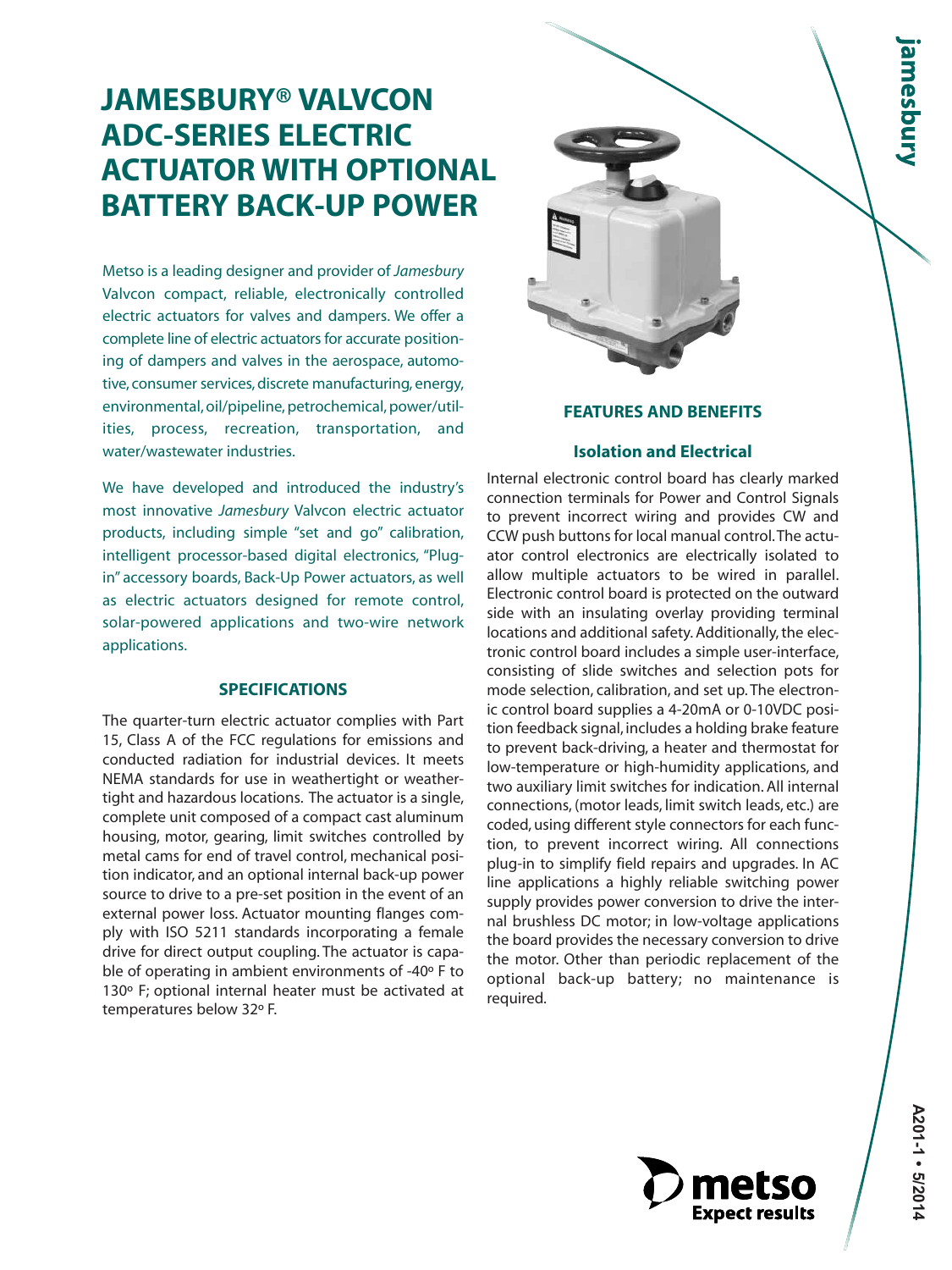#### **Motor**

The brushless DC motor is capable of running continuously at full torque at ambient temperature at or below 104° F.

#### **Lubrication**

All rotating power train components are coated with a multi-purpose grease. Lubricants are suitable for ambient conditions of -40° F to 130° F. For operation in temperatures between 32° F and -40° F the included heater and thermostat feature must be enabled.

#### **Gearing**

The powertrain is comprised of hardened steel, machine cut spur gears. Non-metallic, aluminum, cast or stamped gearing is not used.

#### **Limit Switches**

Actuators have two single pole double throw end-of-travel switches, rated for 11 amps at 250 VAC. During normal, (Smart Limit) operation the end-of-travel limit switches will not be activated; activating the limit switches will interrupt actuator travel. If utilizing the Cam Limit type, the end-of-travel cams will define the full CW and full CCW stop positions. Two additional SPDT limit switches are included for position indication purposes. The auxiliary switches are fully adjustable to operate at any position, as required by the process application, providing end-of-travel indication.

### **On/Off Control (Open/Close Operation) or Proportional Control (Modulating Operation) with Optional Battery Back-Up**

The actuator can be configured for either On/Off or Modulating operation.

#### **On/Off Control (Open/Close Operation):**

ADC-Series actuators can be configured for Open/Close operation requiring separate Power and Control signals. The Power signal must be constantly maintained; The Control signal consists of one to three maintained AC or DC contacts and the actuator can be set to operate in Twowire, Three-wire or Three-position modes. In Two-wire CW mode a signal is maintained to drive the actuator to the CW position and removed to drive to the CCW position. In Two-wire CCW mode a signal is maintained to drive the actuator to the CCW position and removed to drive to the CW position. In Three-wire mode separate Control signals are applied to drive the actuator to the CW and CCW positions and may be removed at any point in mid-stroke to position the valve or damper. Three-wire mode may be configured for Three-position operation, whereby separate Control signals are applied to drive the actuator to the CW, "MID" or CCW positions and may be removed at any point in mid-stroke to position the valve or damper.

#### **Position Control (Modulating Operation):**

ADC-Series actuators can be configured for Modulating operation in which they will accept a variable, proportional 4-20mA or 0-10VDC valve position signal and respond by positioning the valve proportionately with an accuracy of 1%. Normally, the actuator drives clockwise in response to a decreasing control signal; however, the actuator is capable of "reverse acting" operation (driving counterclockwise in response to a decreasing control signal) without internal wiring changes. The actuator also accepts a resistance valve position signal, i.e. 0-135 Ohms, directly with simple board configuration adjustments. The actuator also provides the ability to adjust the sensitivity to control signal changes. Slide switches enable the user to set the actuator response to a loss of control signal, select the "fail" position upon loss of Power and select either the single cycle or multi-cycle loss of power mode (when equipped with the optional battery back-up). Locked rotor, stall protection initiates whenever the actuator is unable to achieve the position commanded by the control signal, and terminates power to the motor in order to prevent damage due to prolonged/repeated stall conditions.

#### **Optional Internal Battery Back-Up**

With the optional battery back-up feature, immediately upon loss of the Power signal, the internal battery will drive the actuator to the Power Fail Position.The Power Fail Position may be either the full CW, the full CCW or "MID" position and is determined by the Power Fail Position selection pot.

#### **Break-away Torque**

Designed for efficiency and reliability, all Metso *Jamesbury* Valvcon actuators deliver the power you need when and where it is needed. With efficient gear trains and motors these actuators are rated at breakaway torque. Immediately upon power up, the actuator supplies the rated torque — when it is needed to break the valve away from its seat. Other manufacturer's actuators may be rated at running torque, but actually deliver significantly less breakaway torque.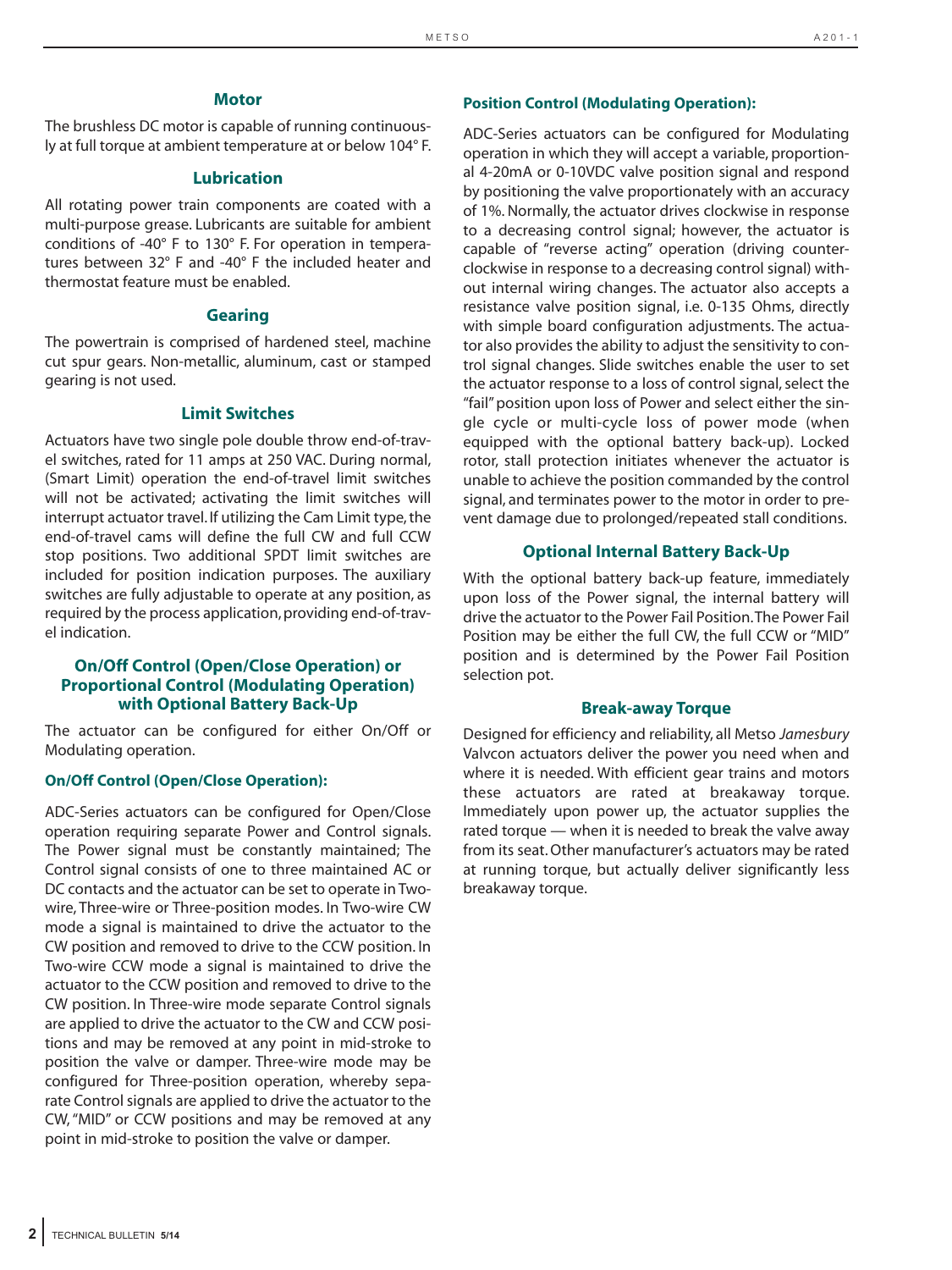# **ADC-SERIES ENCLOSURE**



**LADC-SERIES ENCLOSURE**



ALL DIMENSIONS IN INCHES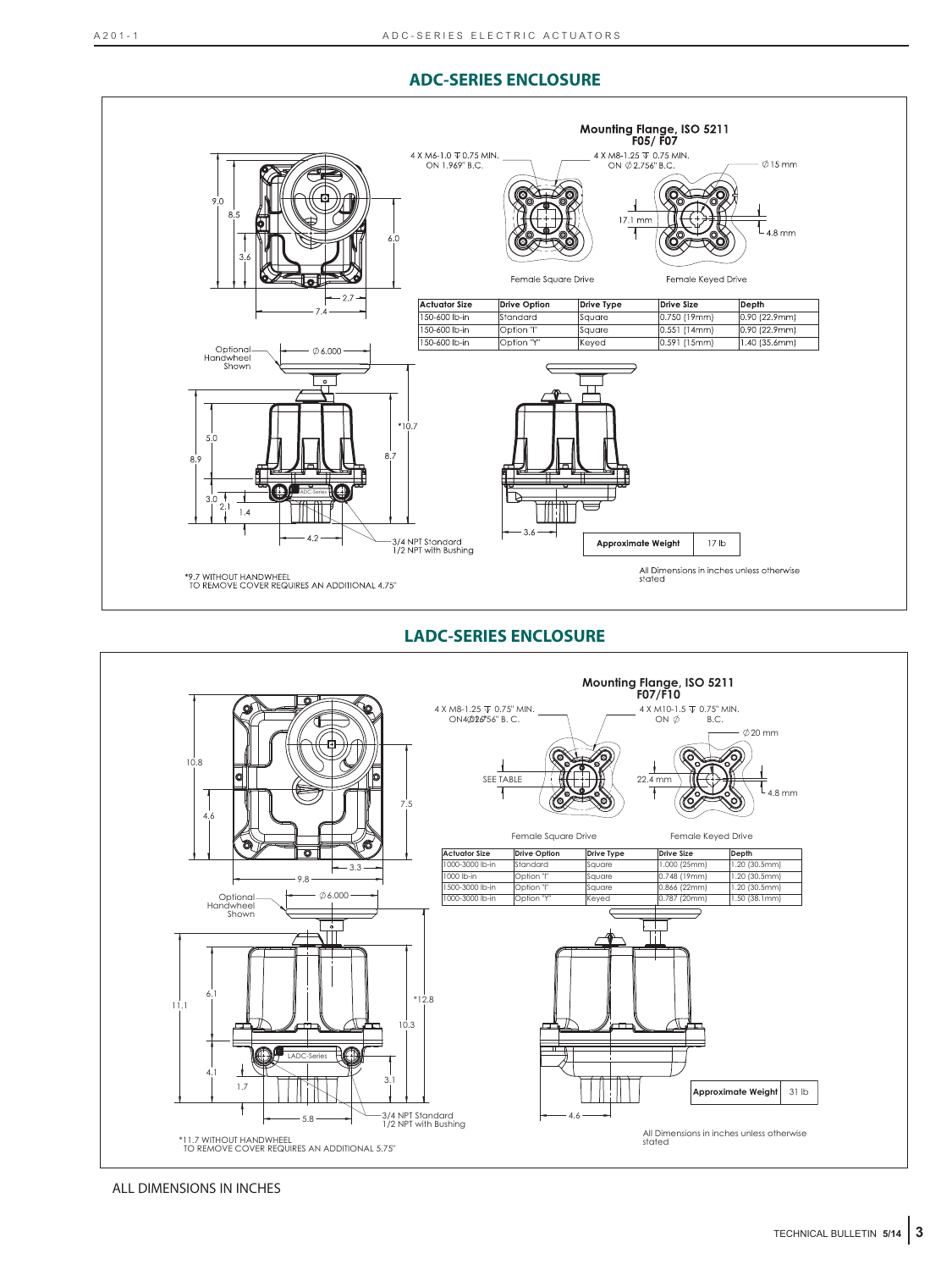# **ADC-SERIES FEATURES AT A GLANCE!**

- Universal Input Power Actuator accepts 24/115/230AC and 12/24DC
- □ Universal Control On/Off or Modulating from the same package
- Included Heater/Thermostat Feature Can be enabled for "low-temp" use,"humidity control" use, or disabled to reduce power consumption.
- □ Optional internal battery packs allow for continued operation during power outages, provided the control signal remains.
- □ Field-settable for "fail clockwise" or "fail counter-clockwise", or "fail" to a mid-travel position.
- CSA (C US) Certification and CE Compliance
- Proven technology provides optional battery back-up capabilities within the standard size actuator enclosures
- Dual conduit openings make wiring easier, and keep power and control wiring separate.
- $\Box$  Replacement battery for units equipped with battery back-up is commercially available (it is recommended that the battery is replaced every two years).

□ Two year warranty.



Enclosure Ingress Protection (IP) Rating: 66 Facility: ISO 9001:2008 certified Compliance with the following international standards: ISO 5211,

EN60079-0:2012 (WX models only),EN60079-1:2007 (WX models only)

# **ADC-SERIES SPECIFICATIONS**

# **Battery Back-up Power (Optional)**

*Jamesbury* Valvcon ADC-Series electric actuators, equipped with internal battery power, allow you to shut down your system in the event of an external power loss. Engineered to supply dependable valve actuation, they can provide up to 10 complete cycles under their own internal power.

The electronic back-up powered feature incorporates a rechargeable battery pack that plugs right in to the PC board under the actuator cover. Upon power loss, the battery pack is automatically activated as the main power supply.The battery is compact and fits easily into the standard enclosures for an easy, space-saving upgrade. No hard-wiring or other complex operations are required.

*Jamesbury* Valvcon ADC-Series battery back-up actuators can be configured for continuous-duty on/off (open/close) or modulating operation.

- $\Box$  Internal battery allows for continued cycling during power outages, enabling an orderly shut-down of critical processes.
- $\Box$  A built-in trickle charger, with over-charge protection, ensures the battery always has enough power when called upon
- $\Box$  Battery can be easily replaced in the field and is widely available.

|                      |               |                                  | 12VDC                  |                                       | 24VDC                  |                  | 24VAC                               |                                | <b>115VAC</b>                 |                                | 230VAC                        |
|----------------------|---------------|----------------------------------|------------------------|---------------------------------------|------------------------|------------------|-------------------------------------|--------------------------------|-------------------------------|--------------------------------|-------------------------------|
| Torque<br>$(in-lbs)$ | Duty<br>Cycle | Cycle Time I<br>$(sec/90^\circ)$ | Current Draw<br>(Amps) | <b>Cycle Time</b><br>$(sec/90^\circ)$ | Current Draw<br>(Amps) | $(sec/90^\circ)$ | Cycle Time   Current Draw<br>(Amps) | Cycle Time<br>$(sec/90^\circ)$ | <b>Current Draw</b><br>(Amps) | Cycle Time<br>$(sec/90^\circ)$ | <b>Current Draw</b><br>(Amps) |
| 150                  | 100%          | 11                               | 2.2                    | 13                                    | 1.2                    | 8                | 1.8                                 | 9                              | 0.4                           | 9                              | 0.4                           |
| 300                  | 100%          | 17                               | 2.5                    | 13                                    | 1.4                    | 12               | 2.1                                 | 13                             | 0.5                           | 13                             | 0.4                           |
| 600                  | 100%          | 17                               | 2.8                    | 13                                    | 1.7                    | 13               | 2.5                                 | 14                             | 0.6                           | 14                             | 0.5                           |
| 1000                 | 100%          | 21                               | 4                      | 14                                    | 2.4                    | 15               | 3.5                                 | 15                             | 0.9                           | 15                             | 0.6                           |
| 1500                 | 100%          | 40                               | 4                      | 24                                    | 2.4                    | 27               | 3.5                                 | 29                             | 0.9                           | 29                             | 0.6                           |
| 2000                 | 100%          | 40                               | 4.3                    | 33                                    | 2.4                    | 28               | 3.5                                 | 29                             | 0.9                           | 29                             | 0.6                           |
| 2500                 | 100%          | 55                               | 3.3                    | 40                                    |                        | 38               | 3.1                                 | 39                             | 0.8                           | 39                             | 0.6                           |
| 3000                 | 100%          | 60                               | 3.7                    | 42                                    | 2.2                    | 40               | 3.5                                 | 42                             | 0.8                           | 43                             | 0.6                           |

## **ADC-SERIES DATA**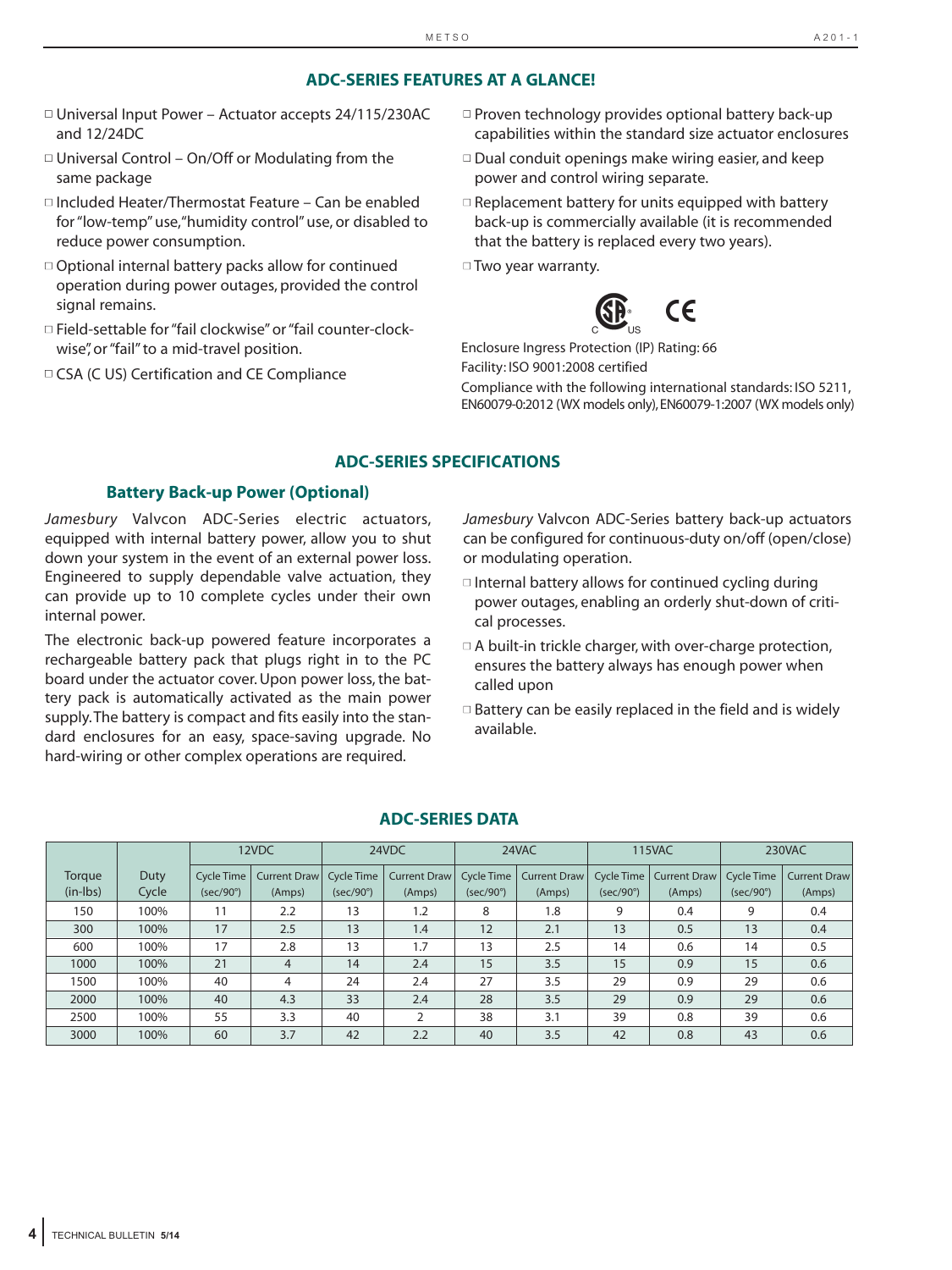#### **ADC-SERIES ELECTRIC ACTUATORS STANDARD FEATURES**

#### **Heater/Thermostat**

### The Heater/Thermostat option can be activated by a selection potentiometer on the board. The feature can be set for low-temperature, humidity control, or turned off completely to reduce power consumption.

# **Auxiliary Limit Switches**

Two additional limit switches are included for position indication or as dry contacts to operate other devices. Single pole, double throw switches rated for 1/2 HP, 11 amps @ 250VAC, CSA certified.

# **ADC-SERIES ELECTRIC ACTUATORS OPTIONS**

#### **ISO 5211 Output**

#### **Keyed Output**

#### **(Order Code I)**

ISO 5211 Standard mounting configuration and output coupling.

150-600 in-lb models with "I" options are supplied with a 14mm female square. (note: without option "I" the female square is 3/4 inch).

1000 in-lb models with "I" options are supplied with a 19mm female square and 1500-3000 in-lb models are supplied with a 22 mm female square. (note: without option "I" the female square is 1inch).

# **Modbus Communication**

#### **(Order Code MB)**

The Modbus option allows for controlling, and polling the unit for diagnostic information using a Modbus communication signal; RS-485, Two-Wire (Note: a Two-Wire crosscable connection may cause damage).



# **(Order Code Y)**

150 - 600 in-lb actuators are supplied with a 3/4" female square output coupling; when the "Y" option is selected they are supplied with a 15mm female keyed output.

1000 - 3000 in-lb models are supplied with a 1" female square output coupling; when the "Y" option is selected they are supplied with a 20mm female keyed output.

# **Handwheel Override**

# **(Order Code Z)**

For manual operation when power is not available. The handwheel is disengaged from the geartrain and does not turn during normal operation. When the handwheel is pushed down, it disengages the motor from the geartrain and allows manual operation.

# **Hazardous Location Enclosures**

#### **(ADCWX and LADCWX)**

The standard enclosures (ADCW and LADCW) are rated for NEMA 4/4X (weather tight and corrosion resistant). The Hazardous Location enclosures (ADCWX and LADCWX) are Certified by CSA to meet NEMA 4/4X/7 & 9, Class I, Div 1, Groups C&D; Class II, Div. 1, Groups E, F, & G; Class III, and are also certified to ATEX Directive 94/9/EC.

#### Certificate Number: **Sira 13ATEX1166X**



 $II$  2 G Ex d IIB T6 Gb  $Ta = -20°C$  to  $+66°C$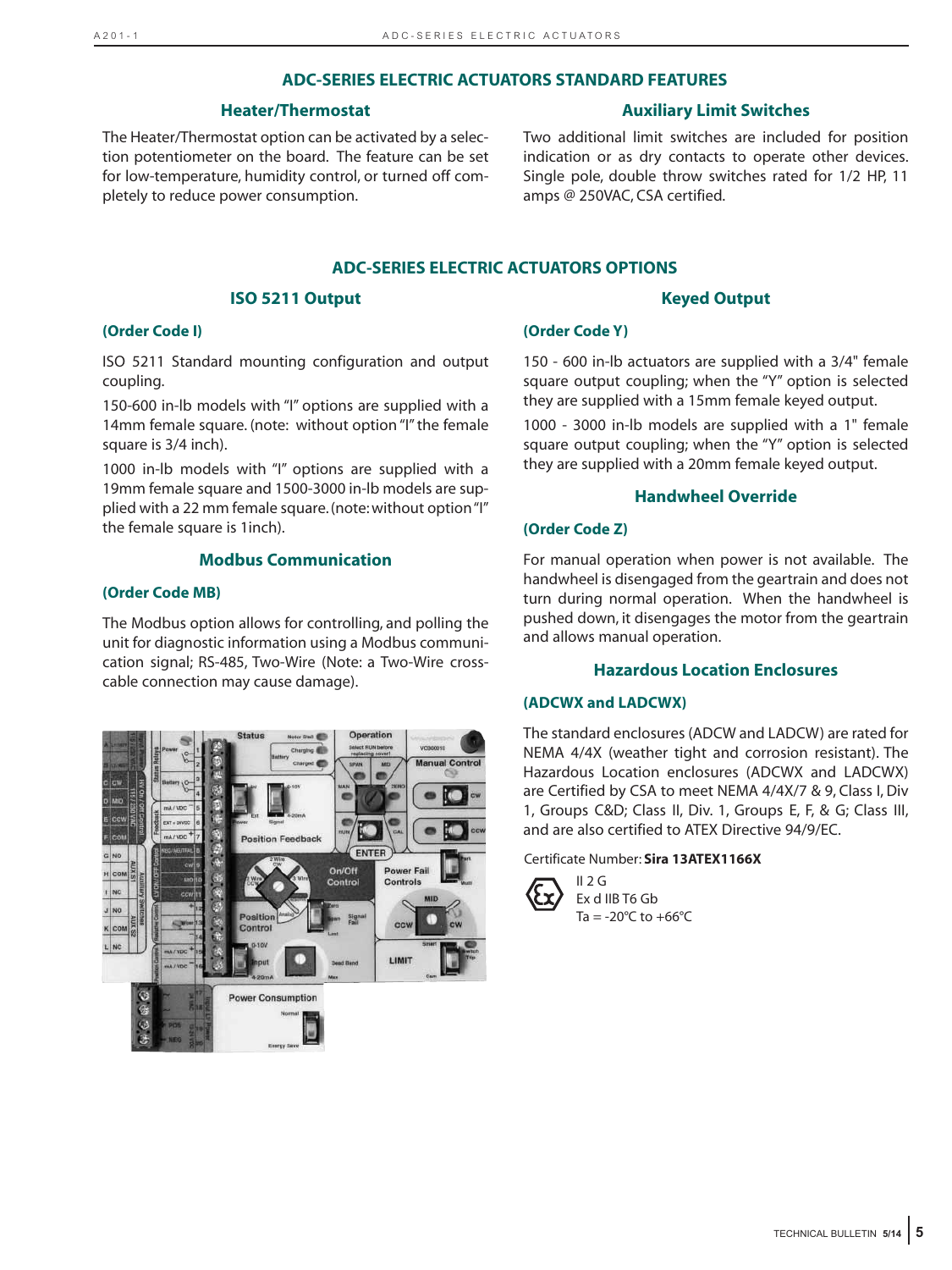# **ADC/LADC ON/OFF APPLICATIONS**



# **ADC/LADC MODULATING APPLICATIONS**

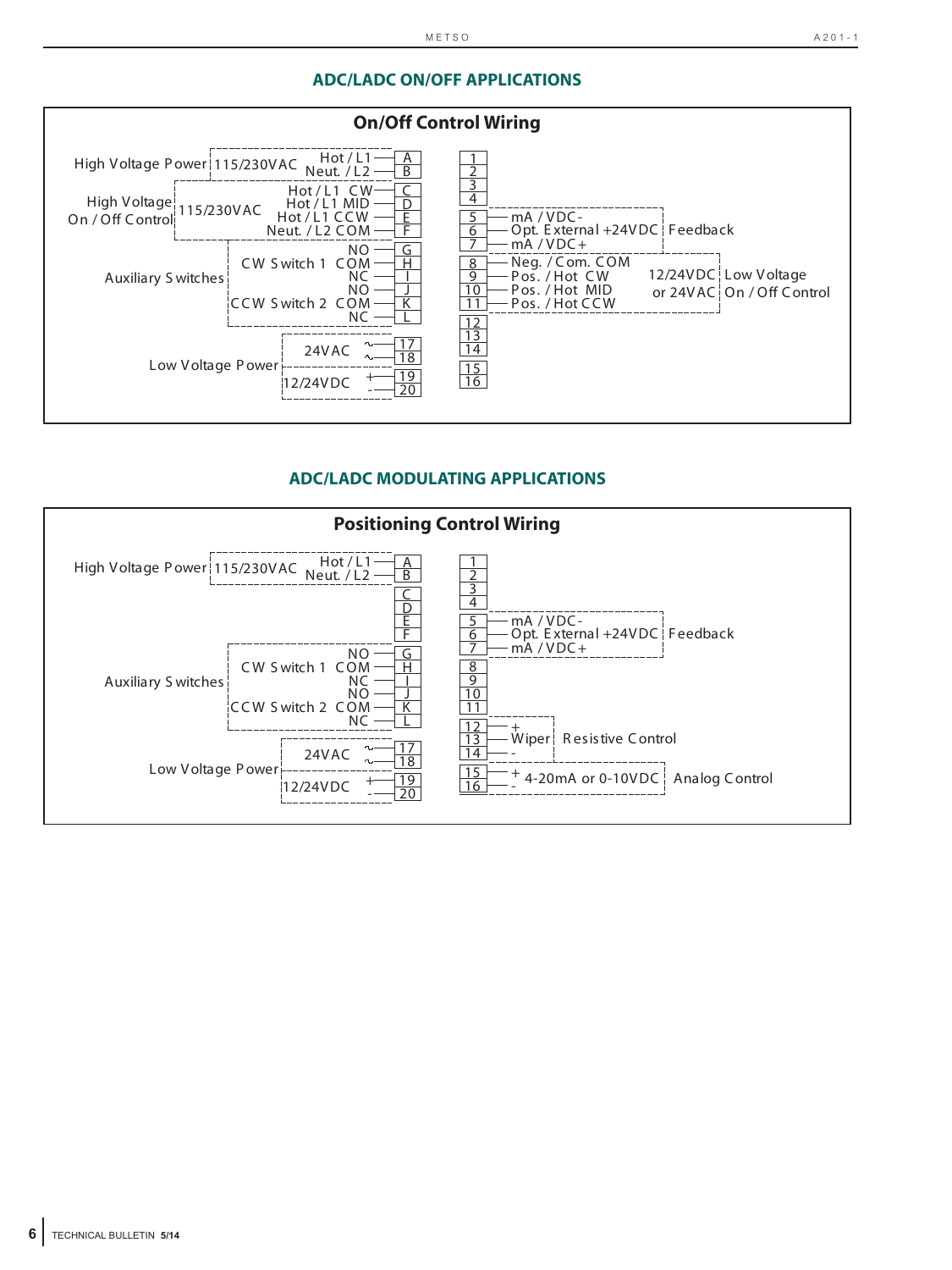Note: As the use of the actuator is application specific, a number of factors should be taken into account when selecting an actuator for a given application. Therefore, some of the applications in which the actuators are used are outside the scope of this document. If you have questions concerning the use, application or compatibility of the actuator with the intended service, contact Metso Automation for more information.

#### **HOW TO ORDER – ADC-SERIES ACTUATORS1**

**Example:** Sample model code: ADCWX150UL2-UP

| <b>ADC</b> | WX | 150 | UL <sub>2</sub> | -- | -UP |
|------------|----|-----|-----------------|----|-----|

|            | <b>Series</b> |
|------------|---------------|
| <b>ADC</b> | ◡             |

|           | <b>Enclosure</b>                                                |
|-----------|-----------------------------------------------------------------|
| w         | Weathertight (NEMA 4/4X)                                        |
| <b>WX</b> | Weathertight & Explosionproof (NEMA 4/4X/7&9)<br>Ex d IIB T6 Gb |

|     | Torque (in Ibs) |
|-----|-----------------|
| 150 | 150             |
| 300 | 300             |
| 600 | 600             |

| 4               | <b>Options</b> <sup>2</sup> (Must Select One)           |
|-----------------|---------------------------------------------------------|
| U <sub>2</sub>  | On/Off / Positioner Board                               |
| UL <sub>2</sub> | On/Off / Positioner Board with Battery Back-Up          |
| U4              | On/Off / Positioner Board 180-Degree                    |
| UL <sub>4</sub> | On/Off / Positioner Board 180-Degree w/ Battery Back-Up |
| U6              | On/Off / Positioner Board 270-Degree                    |
| UL6             | On/Off / Positioner Board 270-Degree w/ Battery Back-Up |

| 5               | <b>Other Options</b>        |  |
|-----------------|-----------------------------|--|
|                 | No entry if standard        |  |
| $\mathbf{I}^3$  | ISO 5211 Output             |  |
| MB <sup>4</sup> | <b>Modbus Communication</b> |  |
| $\mathbf{Y}^5$  | <b>Keyed Output</b>         |  |
| Handwheel<br>z  |                             |  |
|                 |                             |  |
| 6               | <b>Operating Voltage</b>    |  |
| -UP             | <b>Universal Power</b>      |  |

# **HOW TO ORDER – LADC-SERIES ACTUATORS<sup>1</sup>**

**Example:** Sample model code: LADCWX2000U6Z-UP

| <b>LADC</b> | WX | 2000 | U6 | -UP |
|-------------|----|------|----|-----|

|             | $C$ outsome<br><b>Series</b> |
|-------------|------------------------------|
| <b>LADC</b> | ישו ש                        |

|           | <b>Enclosure</b>                                                |  |
|-----------|-----------------------------------------------------------------|--|
| W         | Weathertight (NEMA 4/4X)                                        |  |
| <b>WX</b> | Weathertight & Explosionproof (NEMA 4/4X/7&9)<br>Ex d IIB T6 Gb |  |

| 3    | <b>Torque (in lbs)</b> |
|------|------------------------|
| 1000 | 1000                   |
| 1500 | 1500                   |
| 2000 | 2000                   |
| 2500 | 2500                   |
| 3000 | 3000                   |

| 4               | <b>Options</b> <sup>2</sup> (Must Select One)           |
|-----------------|---------------------------------------------------------|
| U <sub>2</sub>  | On/Off / Positioner Board                               |
| UL <sub>3</sub> | On/Off / Positioner Board with Battery Back-Up          |
| U4              | On/Off / Positioner Board 180-Degree                    |
| UL5             | On/Off / Positioner Board 180-Degree w/ Battery Back-Up |
| U6              | On/Off / Positioner Board 270-Degree                    |
| UL7             | On/Off / Positioner Board 270-Degree w/ Battery Back-Up |

|                 | <b>Other Options</b>        |
|-----------------|-----------------------------|
|                 | No entry if standard        |
| $\mathbb{I}^3$  | ISO 5211 Output             |
| MB <sup>4</sup> | <b>Modbus Communication</b> |
| $Y^5$           | <b>Keyed Output</b>         |
| 7               | Handwheel                   |
| 6               | <b>Operating Voltage</b>    |
| -UP             | <b>Universal Power</b>      |

#### **Notes:**

- 1. All ADC-Series actuators accept any of the following input voltages (12VDC,<br>24VDC, 24VAC, 115VAC and 230VAC), are rated for continuous duty cycle,<br>2006 include a holding brake, two auxiliary limit switches, 4-20mA or 0tion feedback, wrench-operated manual override, CSA "C US" certification, CE compliance, and a heater/thermostat that can be user-enabled on the option board.
- **2.** Must select only one board option; all board options can be configured for On/Off or Modulating operation.
- **3.** 150 600 lb-in models with I option are supplied with a 14mm female square (note that without option I the female square is 3/4"). 1000 lb-in models with I option are supplied with a 19mm female square and 1500 - 3000 lb-in models are supplied with a 22mm female square (note that without option I the female square is 1").
- **4.** The Modbus Communication option allows for controlling, and polling the unit for diagnostic information using a Modbus communication signal (RS-485; Two-Wire).
- **5.** 150 600 lb-in models with Y option are supplied with a 15mm female keyed output. 1000 - 3000 lb-in models with Y option are supplied with a 20mm female keyed output.